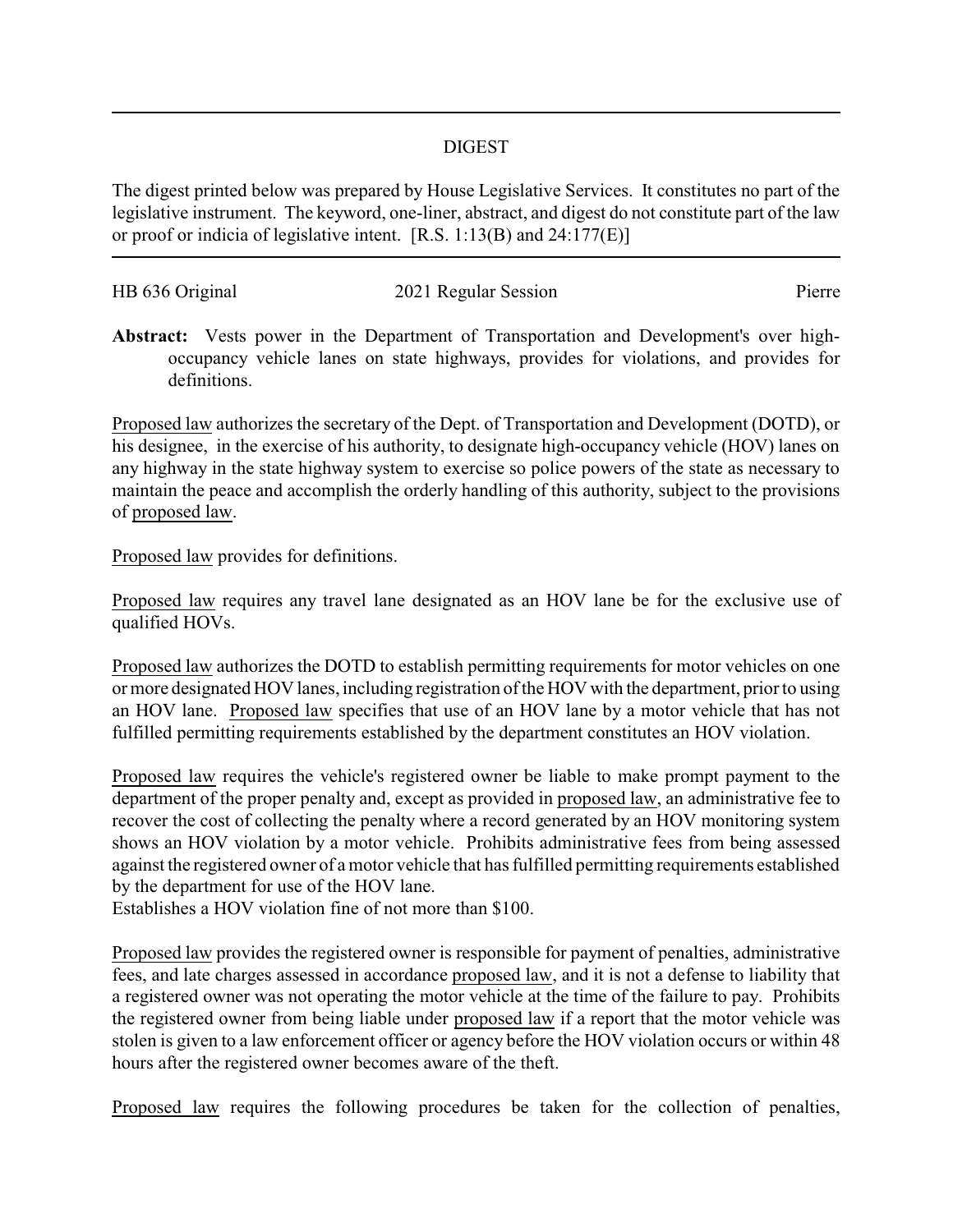administrative fees, and late charges assessed pursuant to this Section:

- (1) The department must send notice of an HOV violation by first-class mail to the registered owner of the motor vehicle at the address shown on the records of the Dept. of Public Safety and Corrections, office of motor vehicles, or such other address as may be provided by the owner or determined through other reliable means. Authorizes the department to aggregate multiple HOV violations in one HOV violation notice. Specifies that a manual or automatic record of the mailing prepared in the ordinary course of business of the department is prima facie evidence of the mailing of the notice.
- (2) The HOV violation notice must include the name and address of the person alleged to be liable as a registered owner for the HOV violation, the amount of the penalty to be paid, identifying information for the motor vehicle involved, the date and the approximate time of the HOV violation, the administrative fees due, an electronic mail address and physical or post office box mailing address to which an appeal may be sent, and such other information as the department may deem appropriate.
- (3) The violation notice must include a warning that the registered owner has to pay the penalty and administrative fees stated in the notice or appeal the HOV violation by making a request for a hearing to the department within 30 days after issuance and describe the means and content of the response for payment or appeal. Requires the HOV violation notice also include a statement notifying the registered owner that he may waive his right to a hearing by notifying the department that he is waiving this right and appealing the HOV violation by request for a written disposition. The failure of the registered owner to appeal the violation in one of the manners provided and within the delays allowed will be deemed to be an admission of liability and a waiver of available defenses.
- (4) Within 30 calendar days after the date of the issuance of the HOV violation notice, the registered owner to whom the HOV violation notice is issued must either pay the penalties and administrative fees or appeal the HOV violation as provided by proposed law.
- (5) The registered owner may, without waiving judicial review, appeal an HOV violation by notifying the department in writing, by either mail or electronic mail, that the right to a hearing is being waived and requesting a review and written disposition of the HOV violation from a department violation clerk by mail or electronic mail. Requires the appeal be signed and explain the basis for the appeal. Require the signed statement be accompanied by signed statements from witnesses, police officers, government officials, or other relevant parties or photographs, diagrams, maps, or other relevant documents submitted by the registered owner. Requires statements or materials sent to a violation clerk for review have attached to them the name, address, and electronic mail address of the registered owner as well as the number of the HOV violation notice and the date of the HOV violation. The violation clerk must, within 60 days of receipt of such material, review the material and dismiss or uphold the HOV violation and notify the registered owner of the disposition of the HOV violation in writing by mail or electronic mail. Specifies that if the appeal by request for written disposition is denied, the violation clerk must explain the reasons for the determination. The violation clerk will have the authority to waive the administrative fee, in whole or in part, for good cause shown.
- (6) A registered owner issued an HOV violation notice can make a written statement for an appeal hearing before an agent designated by the department. Requires the violation clerk,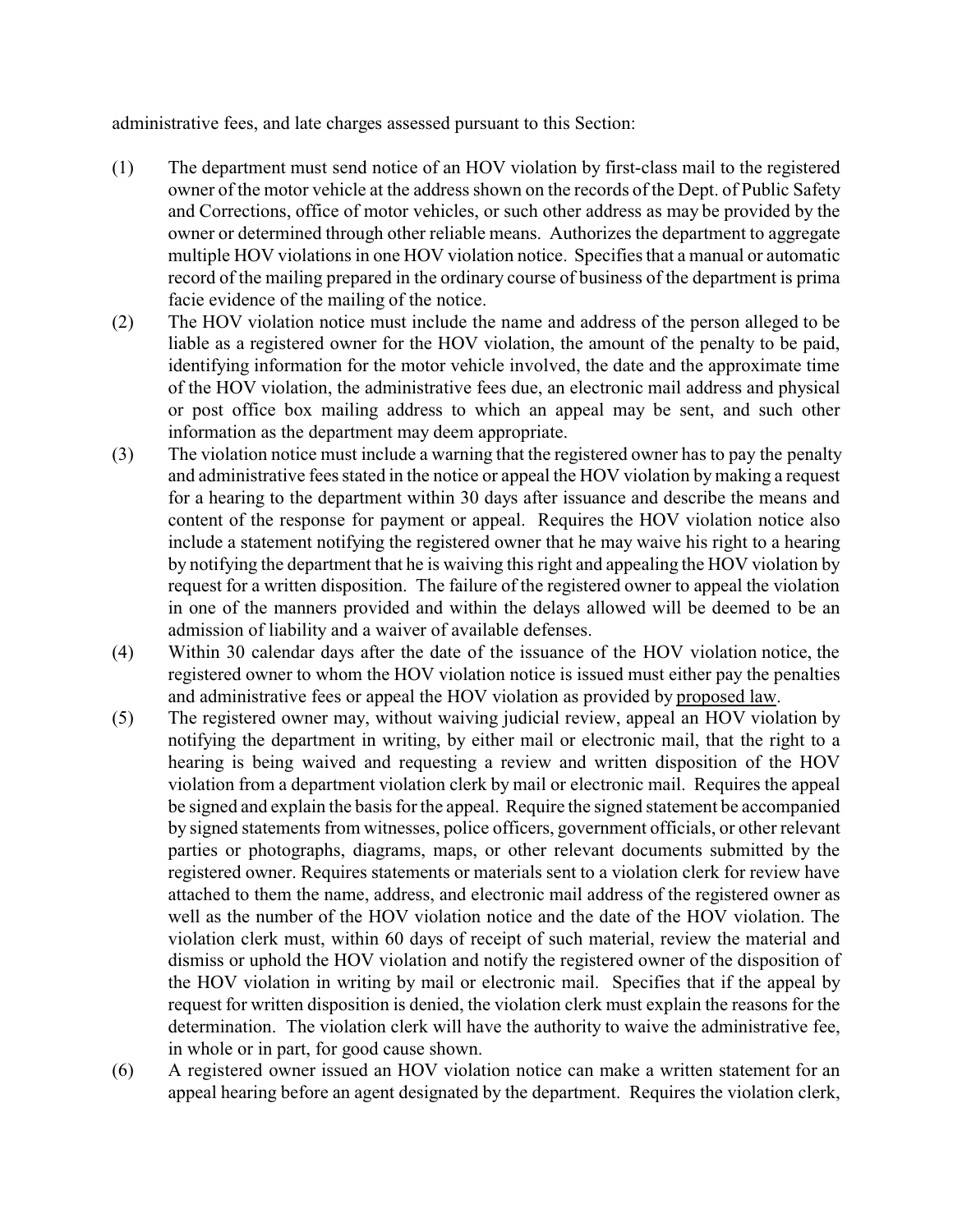within 30 days of receipt of a request for an appeal, notify the registered owner in writing by first-class mail of the date, time, and place of the hearing. Specifies the hearing is informal, the rules of evidence will not apply, the Administrative Procedure Act will not apply, and the decision of the agent will be final, subject to judicial review. Provides for notice and requires each written appeal decision contain a statement of reasons for the decision, including a determination of each issue of fact necessary to the decision. Specifies that failure to appear at the date, time, and place specified on the hearing notice shall automatically result in denial of the appeal.

(7) The electronic mail sent by the registered owner to the address provided in HOV violation notice will be presumptive evidence of the receipt by the department. Specifies that electronic mail sent by the department to the address provided by the registered owner will be presumptive evidence of receipt by the registered owner.

Proposed law specifies that failure to comply with the requirements of proposed law will result in late charges or sanction, or both, against the registered owner. Authorizes the Department to assess the following penalties for late payment, for failure to pay, or for otherwise failing to respond against the registered owner:

- (1) A registered owner who fails to respond to an HOV violation notice as provided in proposed law within 30 calendar days after the date of the issuance of the HOV violation notice may incur a late charge. Specifies that a registered owner who fails to respond to an HOV violation notice within 60 calendar days after the date of issuance of the violation notice will not be able to renew his driver's license of the registration of the vehicle until all maters regarding the alleged HOV violation are disposed of in accordance with law. Requires the violation clerk notify the registered owner by the first-class mail of this delinquency and consequences thereof.
- (2) A registered owner who fails to respond to an HOV violation notice as provided in proposed law within 60 calendar days after the date of the issuance of the violation notice will be prohibited from renewing his driver's license. Requires the violation clerk notify the office of motor vehicles of this delinquency. Upon notice from a violation clerk, requires the office of motor vehicles to place the matter on record and not renew the driver's license of the registered owner or the registration of the vehicle until after notice from the violation clerk that the matters have been disposed of in accordance with proposed law.
- (3) After notice to the office of motor vehicles or a 30 day or 60 day violation, the department will not be required to send notices of delinquency to registered owners with 10 or more violations, but penalties and administrative fees will continue to accumulate.

Proposed law authorizes the department to pursue civil action as it deems appropriate to collect the penalties and the administrative fees assessed in the HOV violation notice as well as subsequent late charges assessed in accordance with this Section.

Proposed law requires a video recording, photograph, or other electronic data produced by an HOV monitoring system be admissible in a proceeding to collect a penalty, administrative fee, or other charge of the department of an HOV violation.